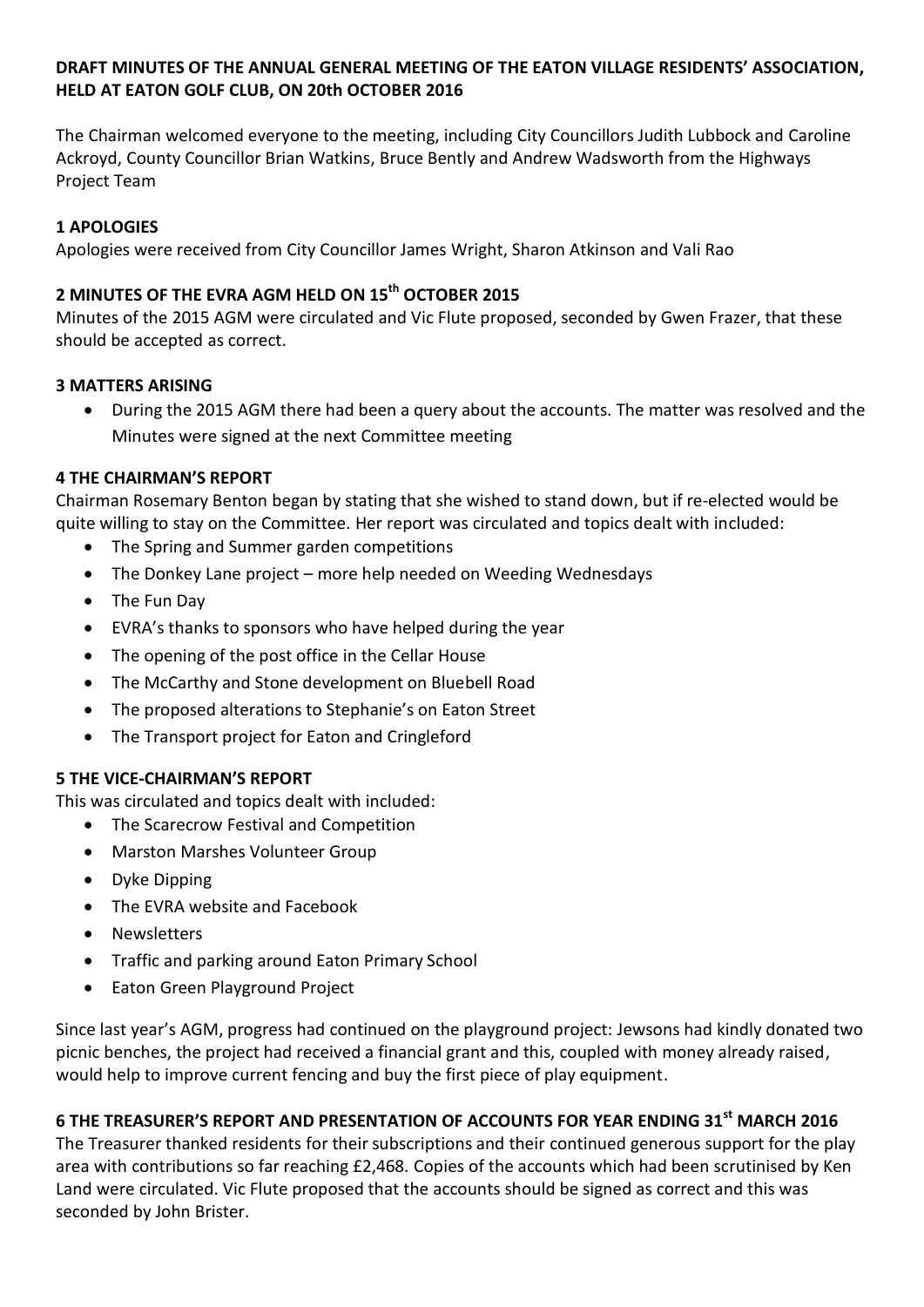## **7 REPORT ON THE WORK BY OUR COUNCILLORS IN THE VILLAGE**

- City Councillor Caroline Ackroyd gave an account of the work being done to prepare Norwich for becoming a dementia friendly and inclusive city in January 2017 and similarly Eaton being recognised as a dementia friendly community. A steering committee had been formed to drive this initiative forward. Local businesses, churches and other local groups were represented with the aim of raising awareness of dementia in our community and supporting people with dementia and their carers. Much good work was already being done, and there were many more areas for action in the future.
- County Councillor Brian Watkins paid tribute to EVRA for the work being done in the community. He reported that all the councillors were involved in many issues in the area and in particular they had campaigned hard to bring about the pedestrian crossing on Newmarket Road which would improve the safety of both pedestrians and cyclists. The Post Office campaign had been a success and he thanked the residents, EVRA and other parties who had helped to drive forward this and other initiatives. He noted that 119 units were planned for the Bartram Mowers site and, although people remain concerned about the density of the development, everyone involved had worked hard to protect the area.
- City Councillor Judith Lubbock noted that her fellow councillors had already covered the main issues. She was very grateful for the work done by EVRA and Eaton Rise Residents' Association which helped the work of the councillors to be more effective.

## **8 ELECTION OF THE COMMITTEE**

| Chairman             | Chris Stebbing, proposed by Hilary Gidson and seconded by Fay Gammer          |
|----------------------|-------------------------------------------------------------------------------|
| <b>Vice-Chairman</b> | Vic Flute, proposed by Rosemary Benton and seconded by Kath Westwell          |
| <b>Secretary</b>     | Patricia Seadon, proposed by Chris Stebbing and seconded by Sarah Cross       |
| <b>Treasurer</b>     | Sarah Cross, proposed by Patricia Seadon and seconded by Margaret Bamford     |
| <b>Committee</b>     | Sharon Atkinson, Rosemary Benton, Helen Flute, Naomi Godding, Jane Miller and |
|                      | Kath Westwell, proposed by Gwen Frazer and seconded by Liz Pierce             |

Two committee members, Chris Preston and Carole Sharkey, wished to resign from the committee. Rosemary Benton thanked them for the work they had done.

Two residents, Vali Rao and Carole Williams, had expressed an interest in joining the committee. They were proposed by Chris Stebbing and seconded by Caroline Ackroyd.

Before moving on, Chris Stebbing thanked Rosemary Benton for all the work she had undertaken in many areas as Chairman and presented her with a gift of a plant.

# **9 APPOINTMENT OF THE SCRUTINEER FOR THE ACCOUNTS**

Ken Land, who had audited the accounts for many years, had offered to continue as scrutineer. He was proposed by Sarah Cross and seconded by Vic Flute

## **10 ANY OTHER BUSINESS**

 Chris Stebbing reported that Eaton's PCSO had been replaced, but Norfolk Constabulary still wanted to engage with local communities. P.C. Adam Binns, based at Bethel Street, would be in contact with EVRA by email. In the first instance, he would like EVRA to highlight the Neighbourhood Watch scheme.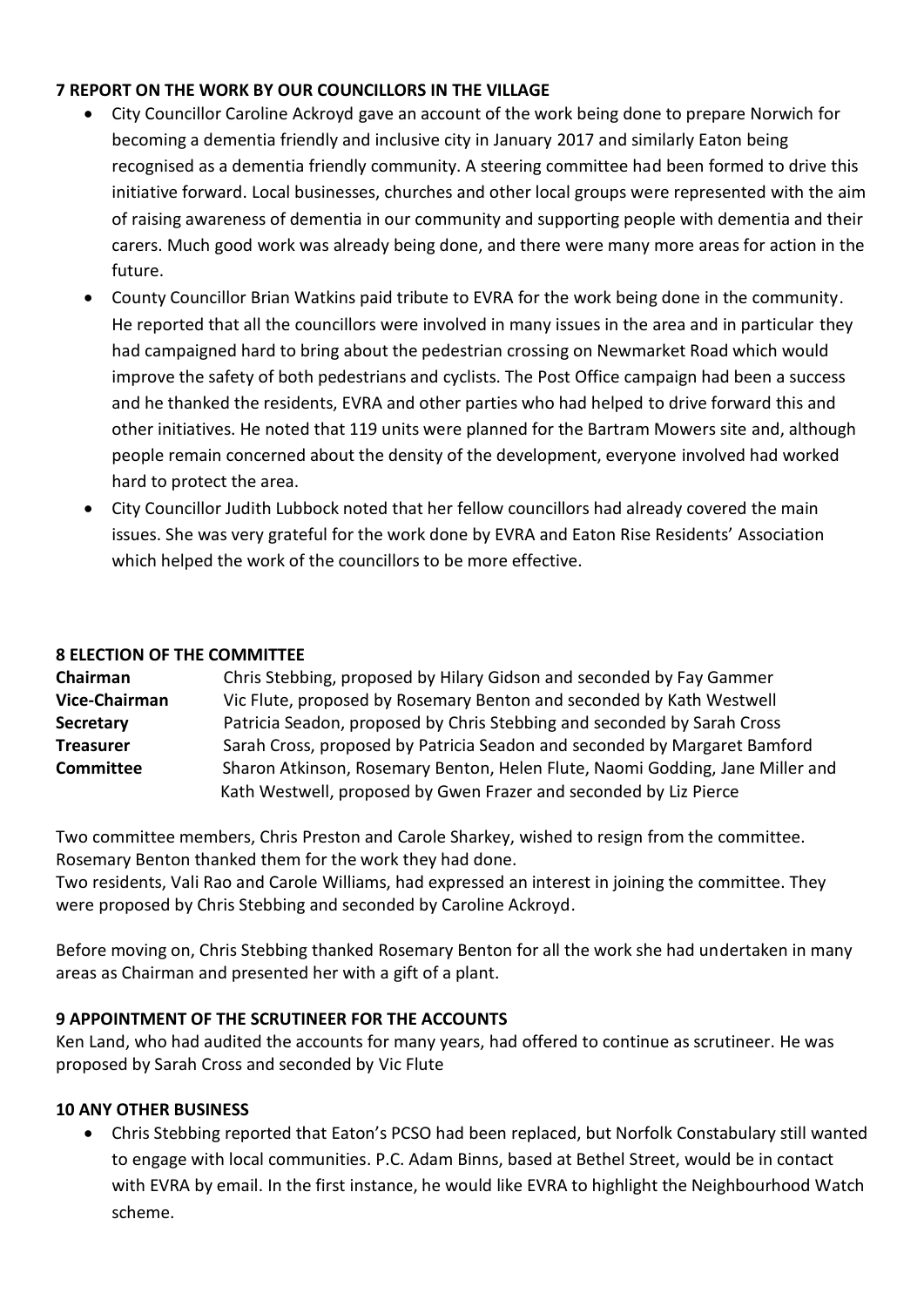- The problem of speeding on Greenways was raised and whether speed humps would help. Judith Lubbock commented that the answer would be to have a blanket speed limit of 20mph which would encourage more people to walk and cycle if they felt safer. There was no money available to construct speed humps which would eventually need replacing. Caroline Ackroyd advised that the police would respond to a complaint about speeding if they were given the number of the offending vehicle.
- There was a great deal of concern about Norwich Rugby Club's proposal to build on UEA's playing fields. This was perceived as a grave threat to the green corridor which would have far reaching implications in the area. A member of the Yare Valley Society urged people to voice their opinions to the Council before a decision was made. Chris Stebbing pointed out that there was a link on the EVRA website to the Yare Valley Society.

# **(SHORT INTERVAL)**

The meeting continued with an open discussion about the proposed changes to the area as set out in the Transport Project for Eaton and Cringleford. This session was chaired by Chris Stebbing who introduced Bruce Bently and Andrew Wadsworth from the Highway Projects team. Chris Stebbing explained that the consultation was still ongoing and he urged residents to make their views known if they had any concerns before the closing date on November  $4<sup>th</sup>$ . Many people at the meeting said they had not been sent details about the changes.

#### **THE MAIN POINTS ARISING FROM THE DISCUSSION**

### **Parking bays near the old Post Office**

Owners of 11 businesses had met to discuss this and Victoria Macdonald and Adrian Rowe voiced their concerns. Would businesses suffer if the spaces were moved? Where else would people park? Older and disabled shoppers/clients would be particularly inconvenienced. Adrian Rowe and several other residents complained that they had heard nothing of previous meetings and had received no details through the post. Bruce Bently was definite that everyone had been circulated. Andrew Wadsworth explained that a meeting would take place on 24<sup>th</sup> November and questions could be put forward in advance. Brian Watkins maintained that other options must be looked at.

#### **Turning Left into Church Lane**

Residents felt that the road was too narrow. Bruce B said the aim was to make it easier for cyclists. One resident felt it was a case of spending money to spoil the status quo. Bruce B responded that it was spending money to slow traffic down.

#### **Changes to the slip road past the Cellar House**

Residents felt that this was a danger area for cyclists and shared usage on this and other roads was worrying. There were also many large delivery lorries in the area for Waitrose and the pubs.

#### **Eaton Street and Cringleford Bridge**

There was great concern about the danger to pedestrians and cyclists in this area, if proposals like dual use past the estate agents and the Red Lion came to fruition. One resident complained about the proposed crossing near his house which would mean ongoing noise, bright lights and general disruption. There was divided opinion about the planned lights at Cringleford Bridge ranging from no problem at all to a very difficult problem and it was not clear if there was a solution. There were also concerns that the path over the bridge was too dark. Bruce B/Andrew W outlined the plans for lights at the bridge: 1 priority in the morning rush hour, 2 priority in the evening rush hour and 3 on demand for the rest of the day. There was disagreement over whether the changes would work – would cyclists ignore the red lights and how could this be stopped? Some residents felt that there were not enough cyclists using the road to be of